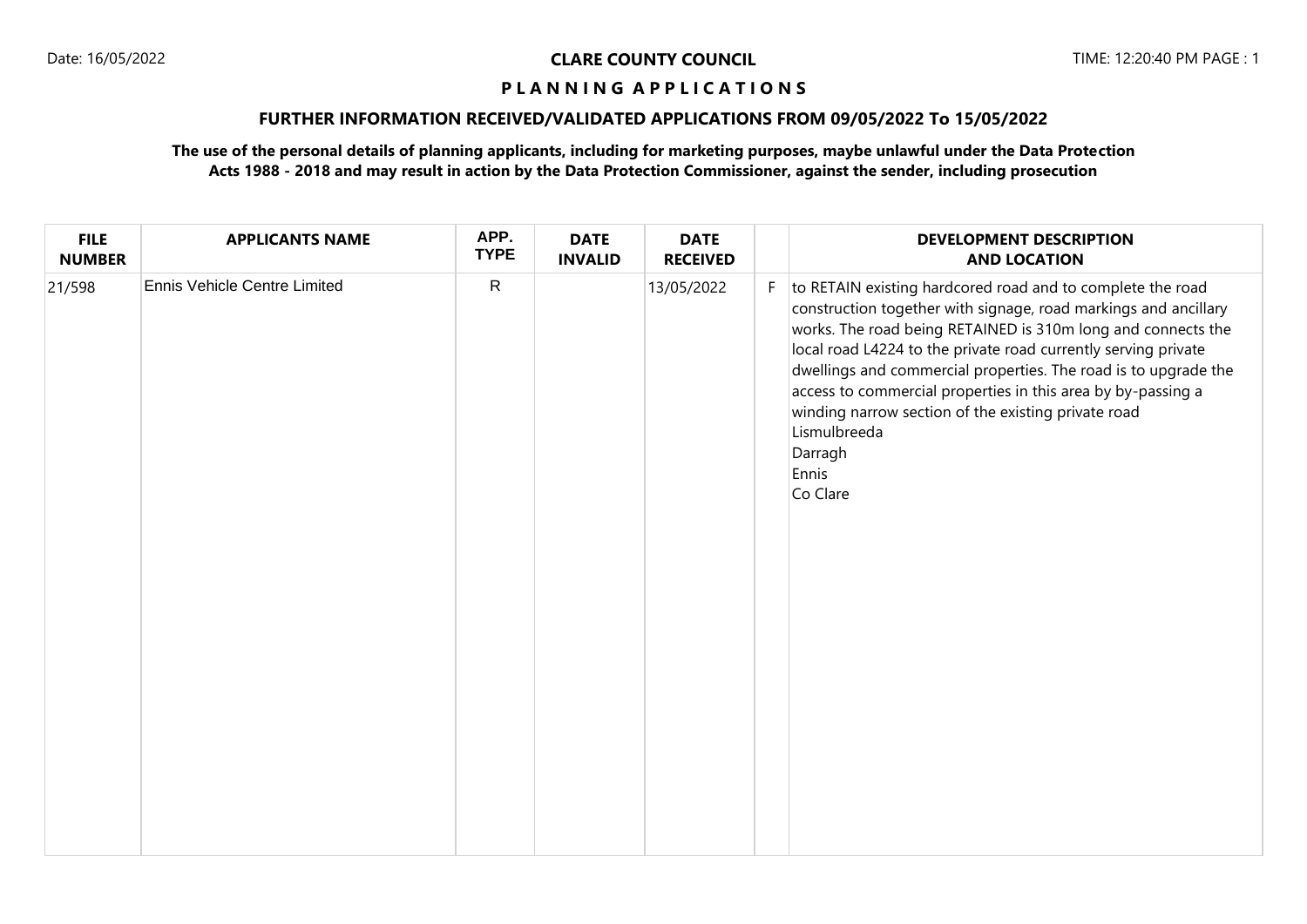# **FURTHER INFORMATION RECEIVED/VALIDATED APPLICATIONS FROM 09/05/2022 To 15/05/2022**

| 21/860 | <b>Clare GAA</b>               | P | 09/05/2022 |    | for the change of use of the car park, granted under An Bord<br>pleanala Reference no PL 03.245734 (Clare County Council Ref. No.<br>P15/80, from a private car park limited to use for matches and<br>authorised events associated with the existing Gaelic Athletic<br>Association ground at Cusack Park (Condition no. 7 of An Bord<br>pleanala Reference no. Pl 03.245734 to a commercial car park for<br>use as a both long term and short term stay for members of the<br>public, at The 'Cloister Site Abbey Street, Ennis, Co Clare. The<br>application includes for the completion of associated site drainage<br>surface dressing, landscaping works and the site entrance, which<br>were previously granted under planning permission, An Bord<br>Pleanala Reference no. PL 03.245734 (Clare Co Council Ref. no.<br>P15/80) The proposed development is within and adjacent to a<br>protected structure E35 and E36 and national monument no. CL033-<br>082034. There are Natura 2000 sites within the vicinity of the<br>development and therefore a habitate directive appropriate<br>assessment screening has been carried out.<br>'Cloister Site'<br><b>Abbey Street</b><br>Ennis<br>Co Clare |
|--------|--------------------------------|---|------------|----|--------------------------------------------------------------------------------------------------------------------------------------------------------------------------------------------------------------------------------------------------------------------------------------------------------------------------------------------------------------------------------------------------------------------------------------------------------------------------------------------------------------------------------------------------------------------------------------------------------------------------------------------------------------------------------------------------------------------------------------------------------------------------------------------------------------------------------------------------------------------------------------------------------------------------------------------------------------------------------------------------------------------------------------------------------------------------------------------------------------------------------------------------------------------------------------------------------------|
| 21/977 | Padraig Nugent & Nicole Golden | P | 12/05/2022 | F. | to construct a new dwelling house, access road, entrance, private<br>garage and install a new wastewater treatment system along with all<br>associated works<br>Cloonnagarnaun<br>Doonbeg<br>Co Clare                                                                                                                                                                                                                                                                                                                                                                                                                                                                                                                                                                                                                                                                                                                                                                                                                                                                                                                                                                                                        |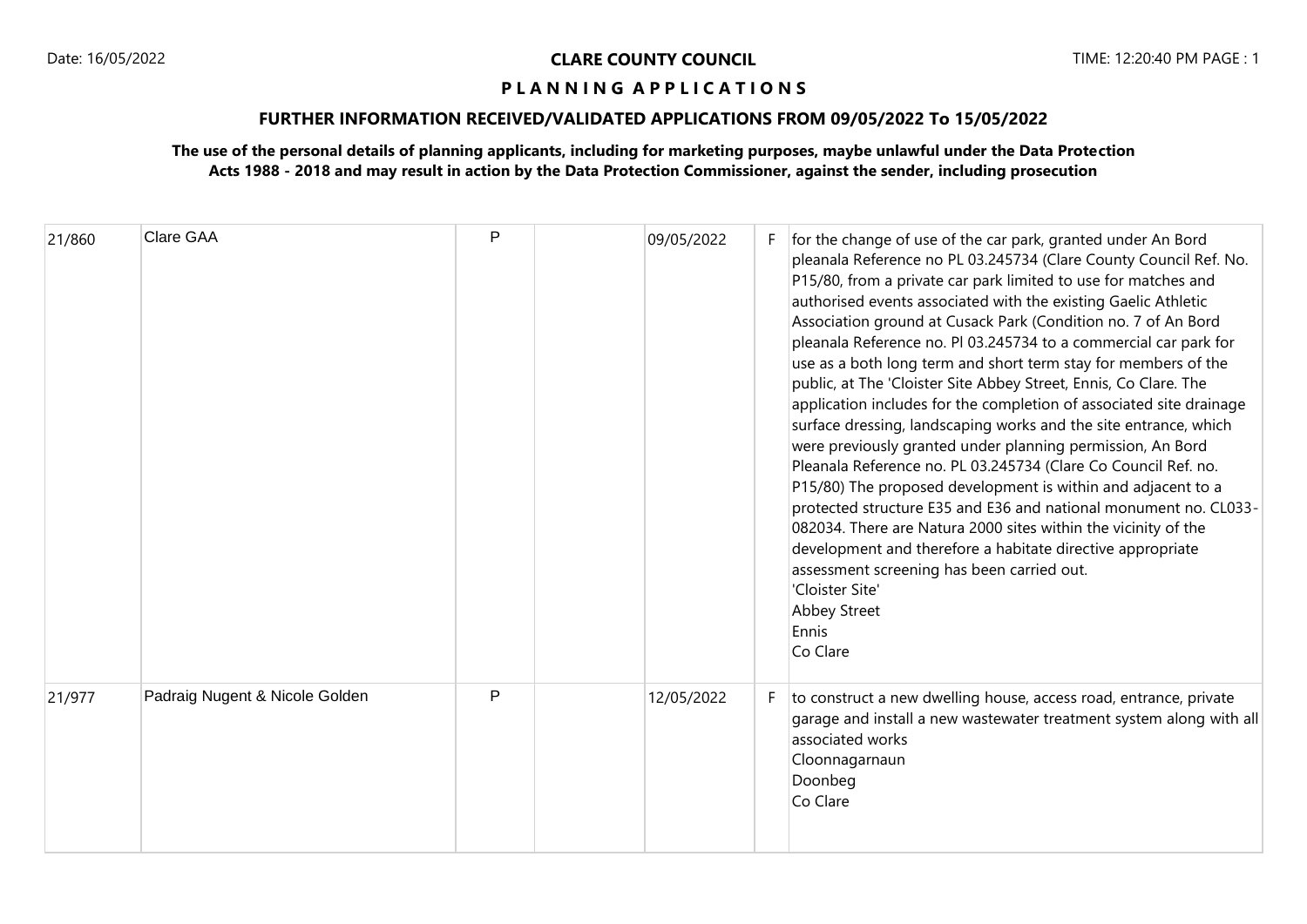# **FURTHER INFORMATION RECEIVED/VALIDATED APPLICATIONS FROM 09/05/2022 To 15/05/2022**

| 21/1204 | Joe Ryan                 | P | 11/05/2022 | F. | to RETAIN and complete domestic garage to rear of existing<br>dwelling plus all ancillary site works<br>Leitrim<br>Kilmihil<br>Co Clare                                                                                                                                                                                                                                                                                                           |
|---------|--------------------------|---|------------|----|---------------------------------------------------------------------------------------------------------------------------------------------------------------------------------------------------------------------------------------------------------------------------------------------------------------------------------------------------------------------------------------------------------------------------------------------------|
| 21/1312 | Loughville Property Ltd  | P | 13/05/2022 | F  | for development of 46 no. residential units comprising of 1 no. five<br>bedroom terrace dwelling, 27 no. four bedroom terrace dwellings, 3<br>no. three bedroom terrace dwellings, 9 no two bedroom<br>townhouses, 5 no. two bedroom bungalow, all connections to water<br>supply, public sewer and all ancillary site services and works<br>required to facilitate the proposed development.<br>Loughville<br>Lahinch Road<br>Ennis<br>Co. Clare |
| 21/1326 | Alan O'Gorman            | P | 13/05/2022 | F. | to construct dwelling house, bored well, garage, waste water<br>treatment system, percolation area, entrance and all associated site<br>works<br>Roo East<br>Ardnacrusha<br>Co. Clare                                                                                                                                                                                                                                                             |
| 21/1350 | Teresa & Noel O'Donoghue | P | 12/05/2022 | F  | to build a new Dwelling house, Garage, install a wastewater<br>treatment system and all other associated site and ancillary works<br>Toomullin<br>Doolin<br>Co. Clare                                                                                                                                                                                                                                                                             |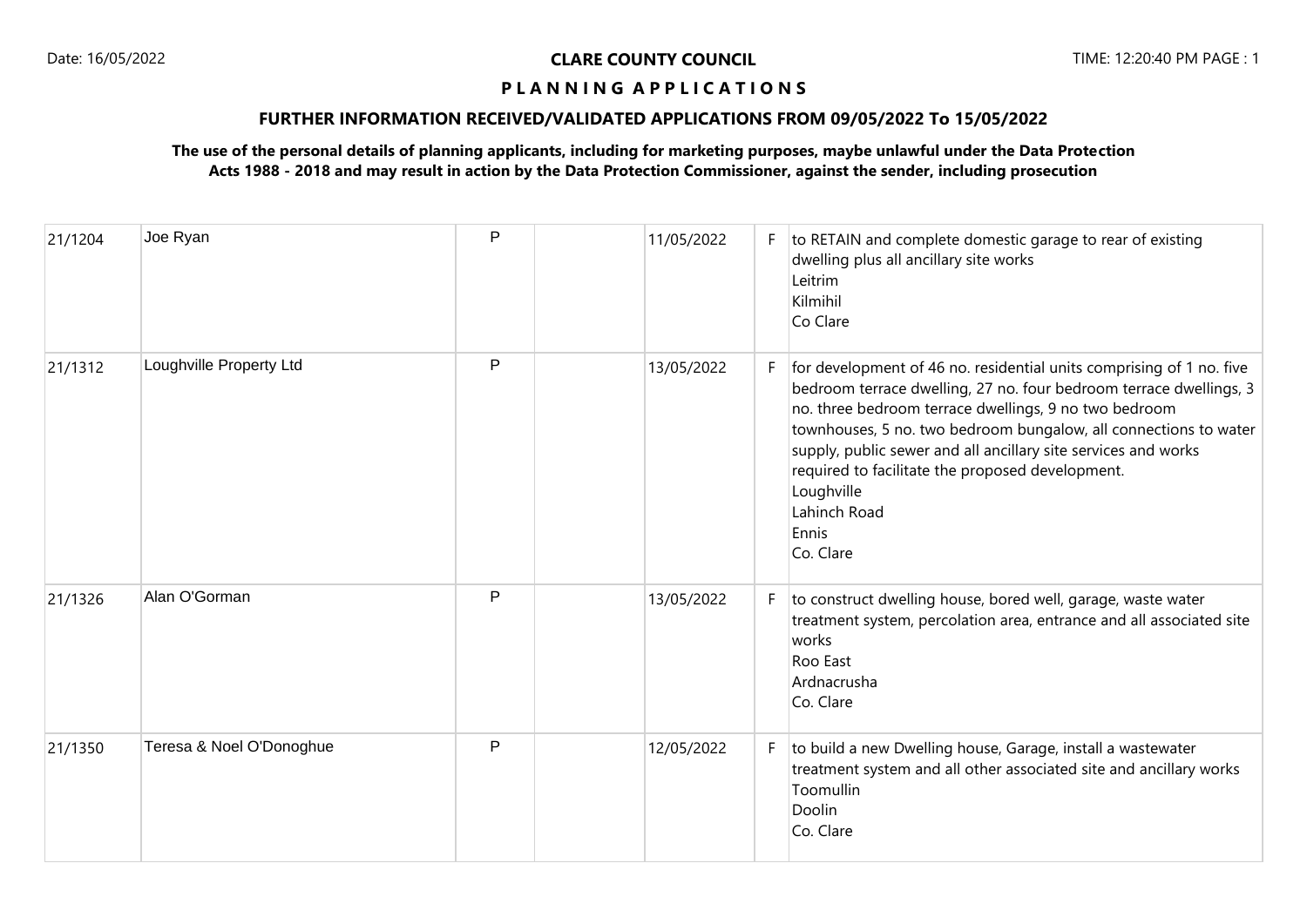# **FURTHER INFORMATION RECEIVED/VALIDATED APPLICATIONS FROM 09/05/2022 To 15/05/2022**

| 21/1386 | Roisin O'Brien and Brian Kelly    | P | 13/05/2022 | F. | to construct a dwelling house, garage, new entrance, waste water<br>treatment system and all associated site works<br>Ballycuggaran<br>Killaloe<br>Co. Clare                                                                                                                     |
|---------|-----------------------------------|---|------------|----|----------------------------------------------------------------------------------------------------------------------------------------------------------------------------------------------------------------------------------------------------------------------------------|
| 22/44   | Anthony Moloney                   | P | 09/05/2022 | F. | to construct a dwelling house, garage, wastewater treatment system<br>with outfall to existing Doolin Inn wastewater treatment system,<br>road access via existing Doolin Inn road entrance and associated<br>site works<br>Ballyvarra Tld<br>Fisherstreet<br>Doolin<br>Co Clare |
| 22/46   | Margaret Clohessy & Frank Canning | P | 13/05/2022 | F  | to construct a new dwelling house, entrance, private garage and<br>sewerage treatment facilities on an infill site along with all<br>associated works<br>Rhynagonnaught<br>Doonbeg<br>Co Clare                                                                                   |
| 22/106  | David & Maureen Wallace           | P | 11/05/2022 | F  | for the construction of an extension to the Bunratty Manor Hotel<br>consisting of 4 no suites, carparking an all ancillary site works<br><b>Bunratty West</b><br>Bunratty<br>Co Clare                                                                                            |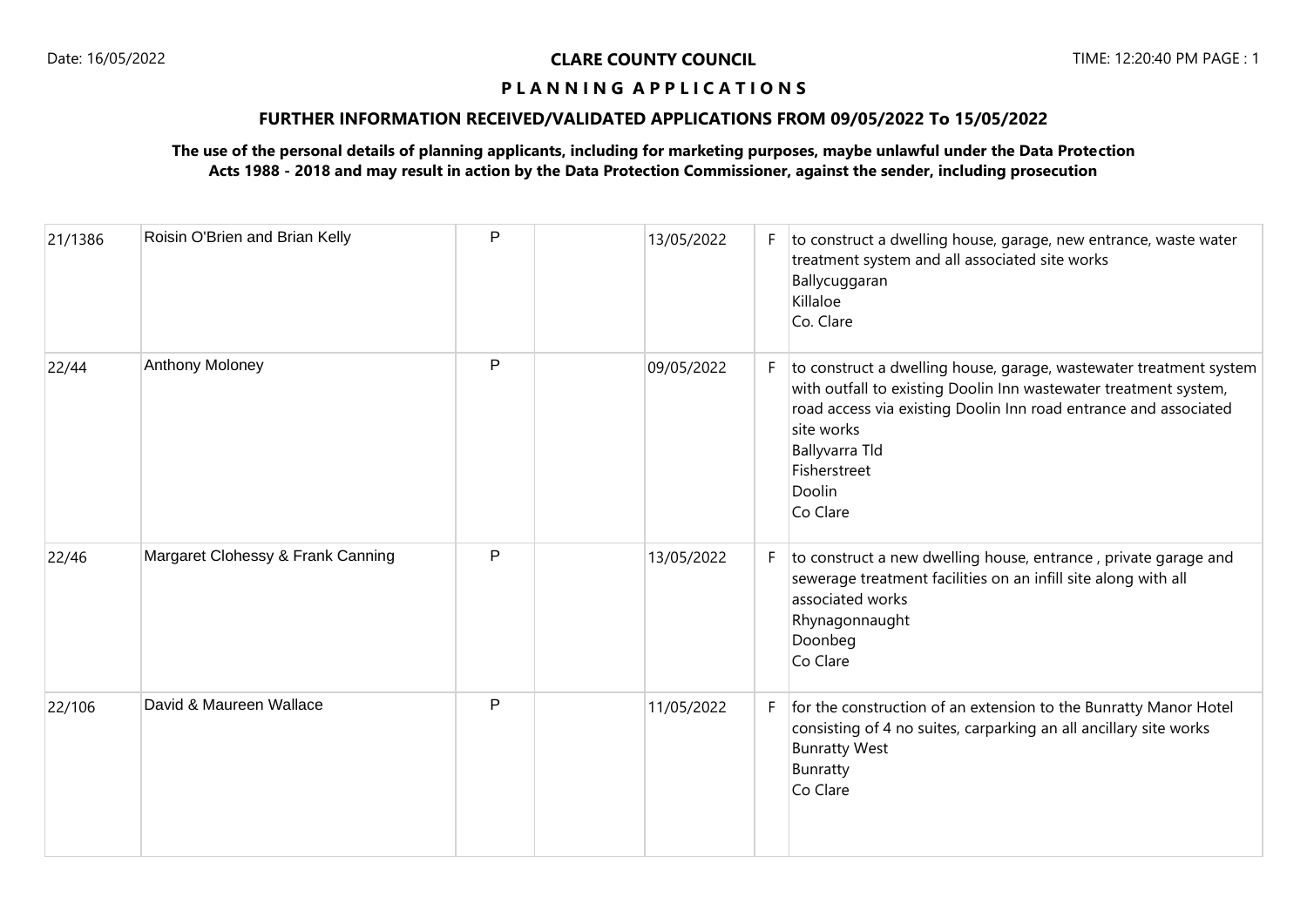## **FURTHER INFORMATION RECEIVED/VALIDATED APPLICATIONS FROM 09/05/2022 To 15/05/2022**

| 22/142 | <b>Harrison Gardner</b> | $\mathsf{R}$ | 11/05/2022 |    | $F$   for (i) RETENTION Permission for extensions to dwelling house and<br>ancillary outbuildings as constructed and (ii) PERMISSION to<br>construct and complete extensions to dwelling house, (iii)<br>PERMISSION to construct stand-alone educational building car<br>parking, upgrade existing wastewater treatment plant ancillary site<br>works<br><b>Ballyea North</b><br>Ennistymon<br>Co Clare |
|--------|-------------------------|--------------|------------|----|---------------------------------------------------------------------------------------------------------------------------------------------------------------------------------------------------------------------------------------------------------------------------------------------------------------------------------------------------------------------------------------------------------|
| 22/168 | Patrick Kelly           | P            | 13/05/2022 |    | F $\vert$ to construct 2 no Semi-Detached Houses, provide a low dry-stone<br>wall to the East and South to enclose sites, provide new site<br>entrances, connect to public sewers and services and carry out all<br>ancillary site works<br>Kilrush road/Cahercalla Estate Junction<br>Ennis<br>Co Clare                                                                                                |
| 22/182 | Liam & Nicole O'Brien   | $\mathsf{P}$ | 12/05/2022 | F. | to demolish a rear extension and outbuildings and construct a new<br>extension and refurbishment of existing cottage along with all other<br>necessary ancillary works<br>Carnacalla<br>Kilrush<br>Co Clare                                                                                                                                                                                             |